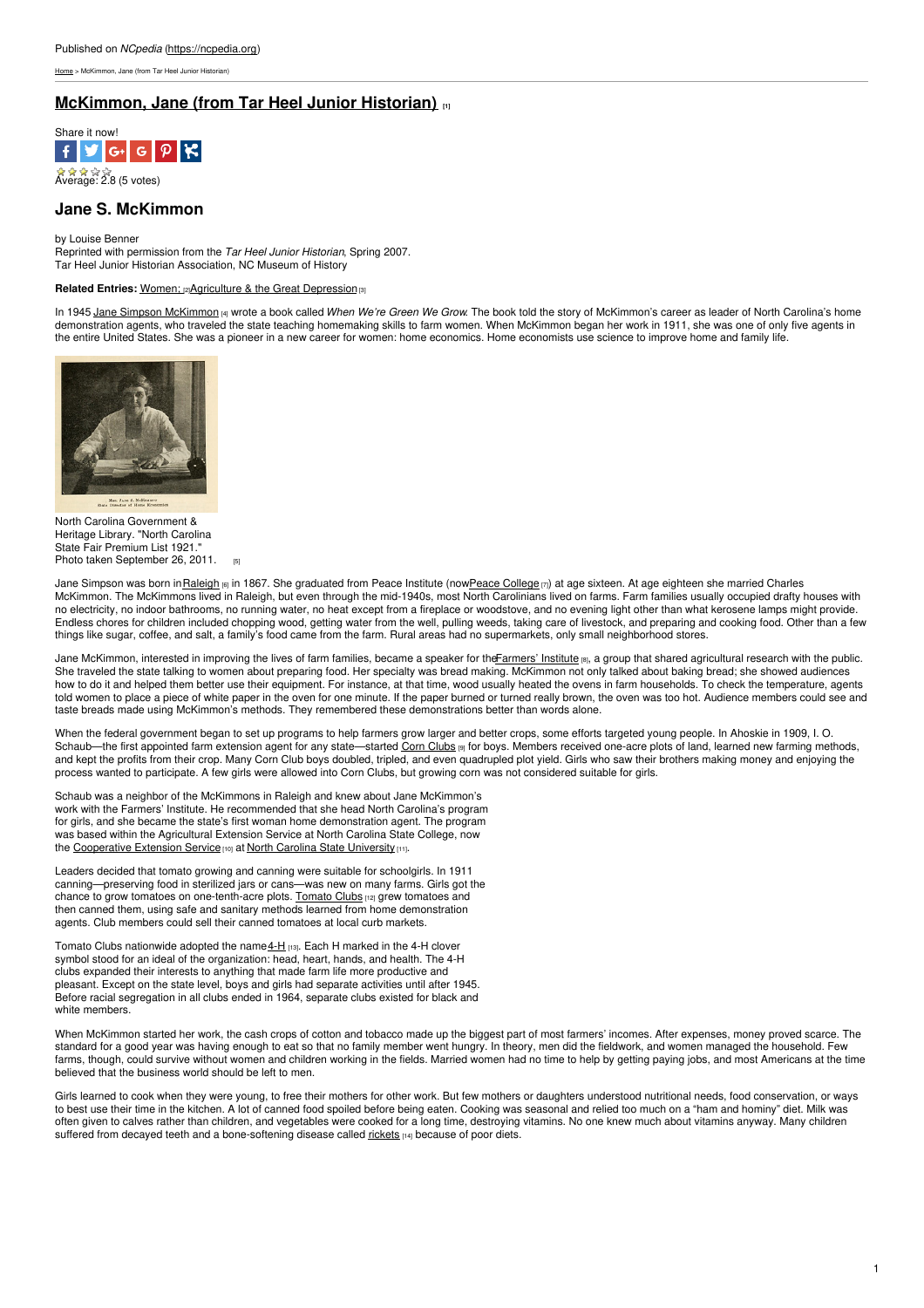

"Home [demonstration](https://d.lib.ncsu.edu/collections/catalog/0000486) Christmas party, including Jane McKimmon, Virginia Wilson, and Ruth Current, Dec. 1947" [15]Food shortages during [World](http://www.learnnc.org/lp/editions/nchist-newcentury/3.0) War I [16] brought requests for more gardening and canning information. People wanted to know how to preserve the food they grew. Community canneries were a new idea, and 132 operated in the state during 1917–1918. McKimmon was appointed to the State Food Administration to help increase food production and conserve for the war effort.

In the 1920s home demonstration agents organized women's Saturday markets to sell home-produced food. McKimmon said, "It was an unheard-of thing before the market was organized to see a farm woman paid for hours spent in work, no matter how long they were nor what they involved." Agents taught safe canning methods and frozen food preparation before many people had home freezers. Families could rent drawer space for foods prepared at home in freezer locker plants in county seats.

The Great [Depression](https://ncpedia.org/history/20th-Century/great-depression) [17] of the 1930s brought lean years to North Carolina. People lost jobs, and prices for cotton and tobacco fell. Farmers had depended on making money from the cash crops, and those who had trouble selling their crops could not afford to buy supplies or food. Leaders set up a state Office of Relief. McKimmon worked with its director to get food, fuel, and clothing to farm families in need. Families short of money tried to barter what they had for what they needed. Some started home industries based on what was available, such as growing cucumbers and selling pickles made from them. More people joined home demonstration classes and 4-H hoping to learn ways to earn money at home.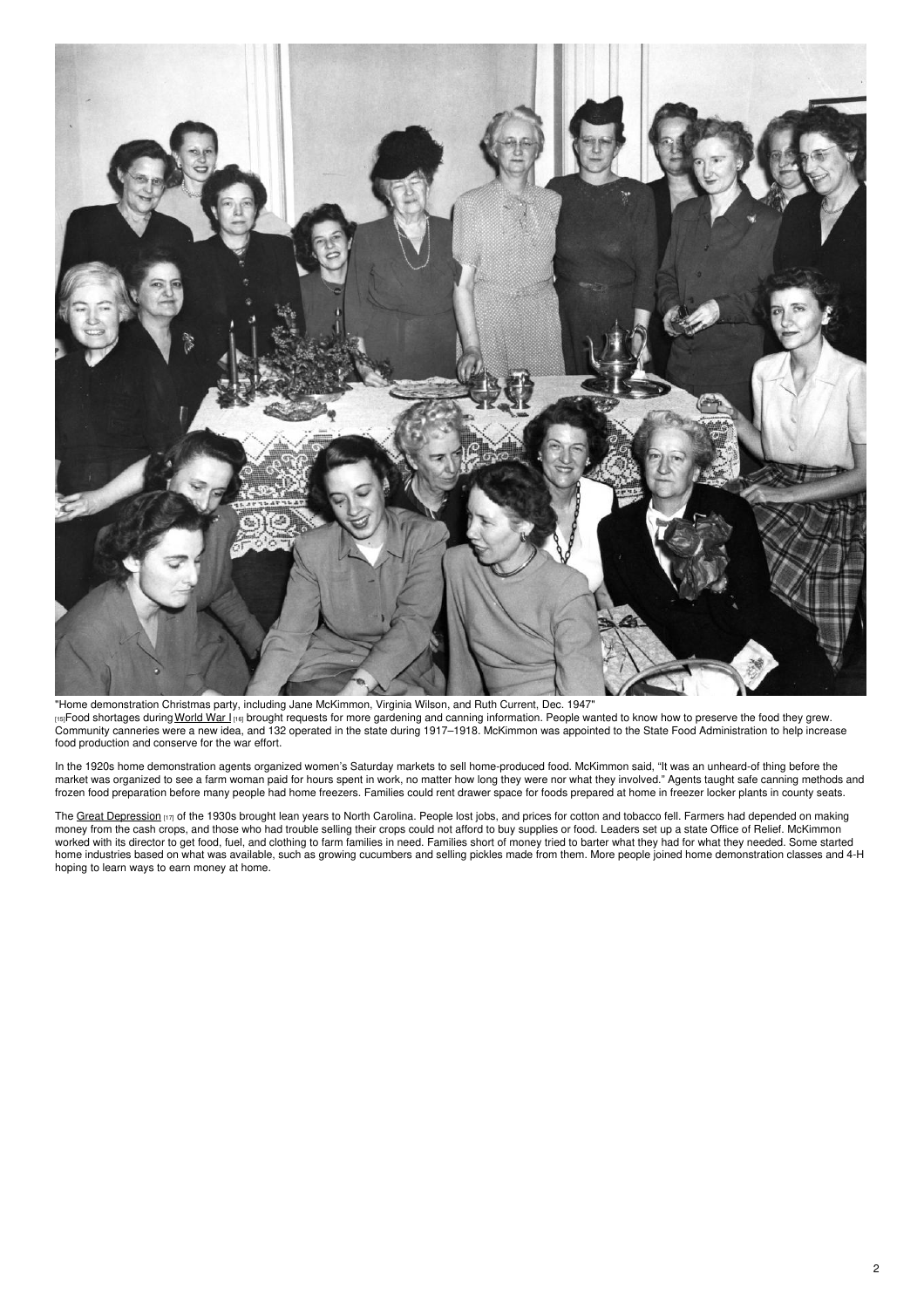

"Academy Award winning actress Jane Darwell (left) and Home [Demonstration](https://d.lib.ncsu.edu/collections/catalog/0000546) pioneer Jane McKimmon." 1949. [18]

Despite the Depression, 4-H members in the 1930s enjoyed special opportunities. Members nominated by their county agent might go to Raleigh for a week of classes and fun, staying in college dorms. Classes included the latest food preservation methods, the newest sewing techniques, modern home decorating, and even landscaping. McKimmon—greatly respected as the "queen" of Home Demonstration—would speak.

Although McKimmon resigned her position as state home demonstration agent in 1937, she continued to work throughout World War II [19] and was a member of the State Council of National Defense. She led the extension service's work with families and 4-H clubs to increase food production for the war effort.

McKimmon, who died in 1957, received an honorary doctorate from the<u>University of North Carolina pap</u>. In 1949, when few people had television, NBC dramatized her life in a coast-to-coast radio broadcast. Officials at <u>North Carolina State [University](https://www.ncsu.edu/) ma</u>nned the <u>[McKimmon](http://www.mckimmon.ncsu.edu/index.html) Center for Extension and Continuing Education and in</u> for her, in recognition of her support for continuing education. She insisted that her agents attend college and earned two advanced degrees after she was fifty years old. McKimmon and Ruth [Current](http://www.ncagr.gov/paffairs/aghall/current.htm)  $|z|$ —who succeeded her as state home demonstration [agent—remain](http://www.ncagr.gov/paffairs/aghall/mckimmon.htm) two of three women among the thirty-one people elected to the North Carolina Agricultural Hall of Fame [23].

During McKimmon's first year of promoting better living conditions, 416 farm girls from fourteen North Carolina counties enrolled in 4-H clubs. After thirty years under her leadership, there were 75,000 girls enrolled from all one hundred counties. McKimmon said she worked with "people who were green and ready to grow; and I have seen the sap rise, the leaves put forth, and a multitude of blossoms bring fruit in its season." North Carolina has changed from a rural to an urban economy, but in 2007 there are still 208,000 4-H members who inherit McKimmon's legacy.

At the time of this article's publication, Louise Benner was working as a curator of costume and textiles at the North Carolina Museum of History.

### **Additional Resources:**

LearnNC, 4-H and Home Demonstration Work During World War II[:https://www.ncpedia.org/anchor/4-h-and-home-demonstration](https://www.ncpedia.org/anchor/4-h-and-home-demonstration) [24].

NC State University, McKimmon Center History: <https://onece.ncsu.edu/mckimmon/divisionUnits/mcece/ourHistory.jsp> [25]

### **Image and Video Credits:**

North Carolina 4-H: North Carolina 4-H History. Located at http://www.youtube.com/watch?v=rrt86iUQJqq [26]. Accessed March 6, 2012.

North Carolina Government & Heritage Library. "North Carolina State Fair Premium List 1921." Photo taken September 26, 2011. Located at <https://www.flickr.com/photos/statelibrarync/6186193178/> [5]. Accessed March 6, 2012.

1949. "Academy Award winning actress Jane Darwell (left) and Home Demonstration pioneer Jane McKimmon/In this black and white photograph." Original image housed by North Carolina State University Libraries Special [Collections](http://www.lib.ncsu.edu/specialcollections/research) Research Center<sub>a71</sub>. Accessed May 23, 2022 at <https://d.lib.ncsu.edu/collections/catalog/0000546> [18]

"Home demonstration Christmas party, including Jane McKimmon, Virginia Wilson, and Ruth Current, Dec. 1947." Original image housed byNorth Carolina State University Libraries Special Collections Research Center [27]. Accessed May 23, 2022 [athttps://d.lib.ncsu.edu/collections/catalog/0000486](http://www.lib.ncsu.edu/specialcollections/research) [15].

**Subjects:** [Agriculture](https://ncpedia.org/category/subjects/agriculture) [28] [Biographies](https://ncpedia.org/category/subjects/biography-term) [29] [Educators](https://ncpedia.org/category/subjects/educators) [30]